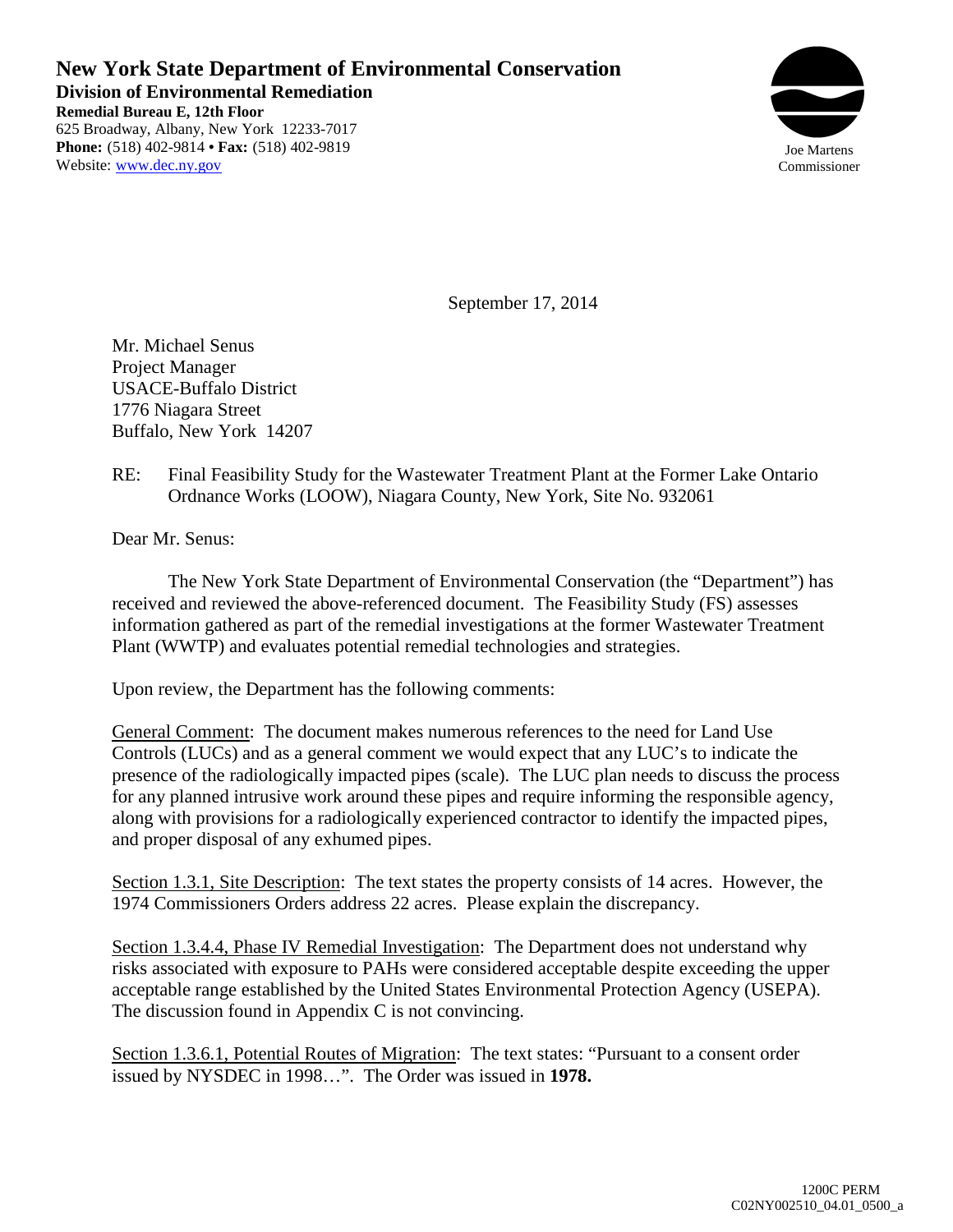## Mr. Michael Senus Page 2

Section 5.3.2, Risk and Hazard Management: Past uses of engineering controls at the former Town of Lewiston WWTP have been only temporarily effective at restricting access to the site and potential exposures. The long-term effectiveness of this technology is questionable.

Section 6.4.2, Alternative 3, Complete Excavation with Off-Site Disposal, Evaluation: The discussion in this section mentions that: 'This Alternative is not administratively feasible because … would violate DoD regulations…". The Department is not aware which regulations are cited, as they were not cited as ARARs in Section 3.0 of this Feasibility Study. Please clarify.

Section 7.0, Detailed Analysis of Remedial Alternatives: The Alternatives retained for further evaluation in the section were analyzed in accordance with regulatory guidance using the seven (7) evaluation criteria and two (2) balancing criteria.

Section 7.0, Detailed Analysis of Remedial Alternatives: Within the discussion of the alternatives it is stated: "Contaminated materials would be analyzed and subsequently transported to a permitted TSDF." An ARAR for this project would be Cleanup Guidelines for Soil Contaminated with Radioactive Material (DER-38).

Additionally, given the activities carried out historically at LOOW and the connection it had to the WWTP, the Department considers above background radiological materials present at this facility to have come from LOOW, and does not consider them to be NORM. In looking at the sludge data from the Chlorine Contact Tank and the Imhoff Tank, radiological contamination levels in this material appear higher than background levels and thus would preclude disposal within a New York State Part 360-regulated TSDF. Specifically NYCRR Part 360-1.5(b) states: "No hazardous waste that is required to be managed at a facility subject to regulation under Part 373 or 374 of this Title and no radioactive materials, NARM waste or low-level radioactive waste as defined in Parts 380, 382 and 383 of this Title that is required to be managed or disposed of at a land disposal facility subject to regulation under Parts 380, 382 and 383 of this Title shall be treated or disposed of at a solid waste management facility."

Section 7.4.1, Description: If Alternative 6 is chosen, steps should be taken to ensure the pipes with the radiologically impacted pipe scale are adequately plugged as it is not currently identified as a major activity under the alternative's description.

The Department looks forward to discussing these comments and continued progress on the remediation of the Former LOOW.